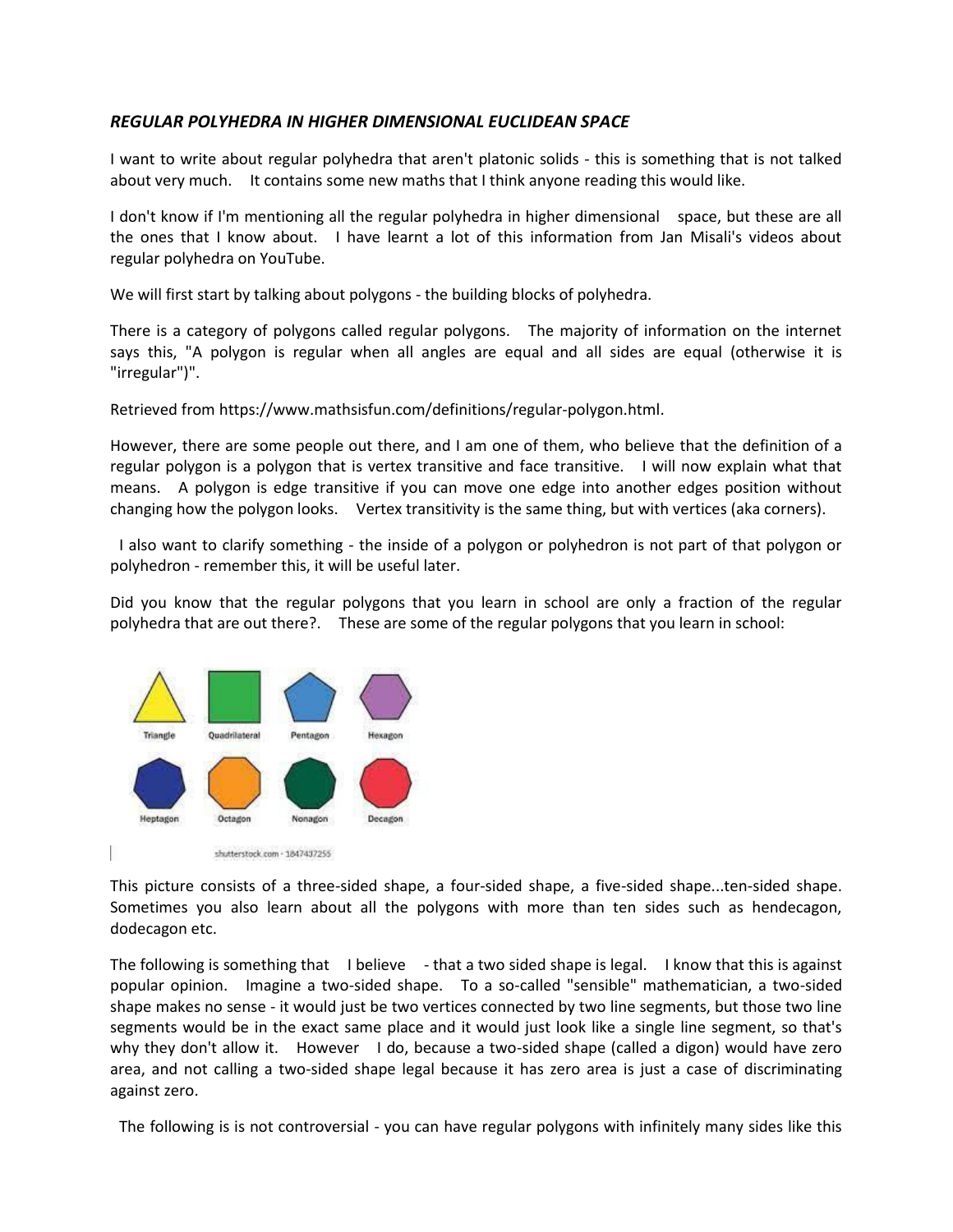apeirogon.



Remember, on all of these pictures and all of the pictures that I will show you, the interiors of the shapes are not part of the shapes themselves. Also, you can have polygons that intersect themselves like this pentagram below. Thankfully there is no definition for an inside and an outside of a pentagram, so people don't start believing that the interior of a pentagram is part of the pentagram itself.



The pentagram is a stellated pentagon, because it is a pentagon where you extend the edges until they meet up again and the intersection points are not vertices. The pentagram is a regular star polygon. Below are some of the other regular star polygons as well as the common regular polygons (called convex regular polygons).



The star polygons that are highlighted above have disconnected edges, so I do not include them.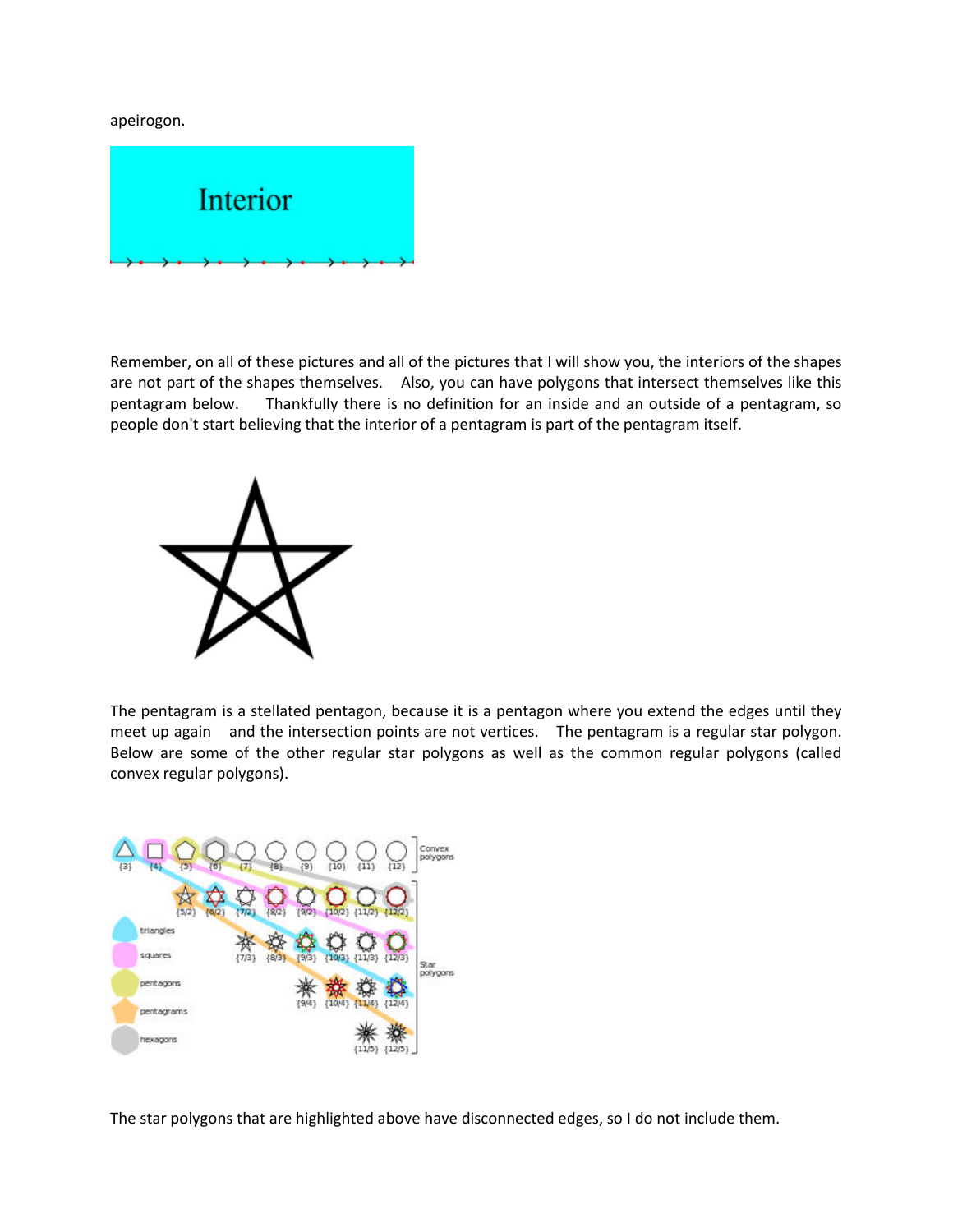Also, polygons don't have to be two dimensional. Below are some three dimensional polygons (called skew polygons).



The polygon in the above picture has the red outline and this is called a skew square.



This is a skew hexagon (ignore the triangles with the colored internals).



This is a skew decagon.

The good thing about skew polygons is that they dont have internals and they also don't have area.

As well as a skew square, skew hexagon, skew octagon, skew decagon, there are also skew apeirogons such as these below: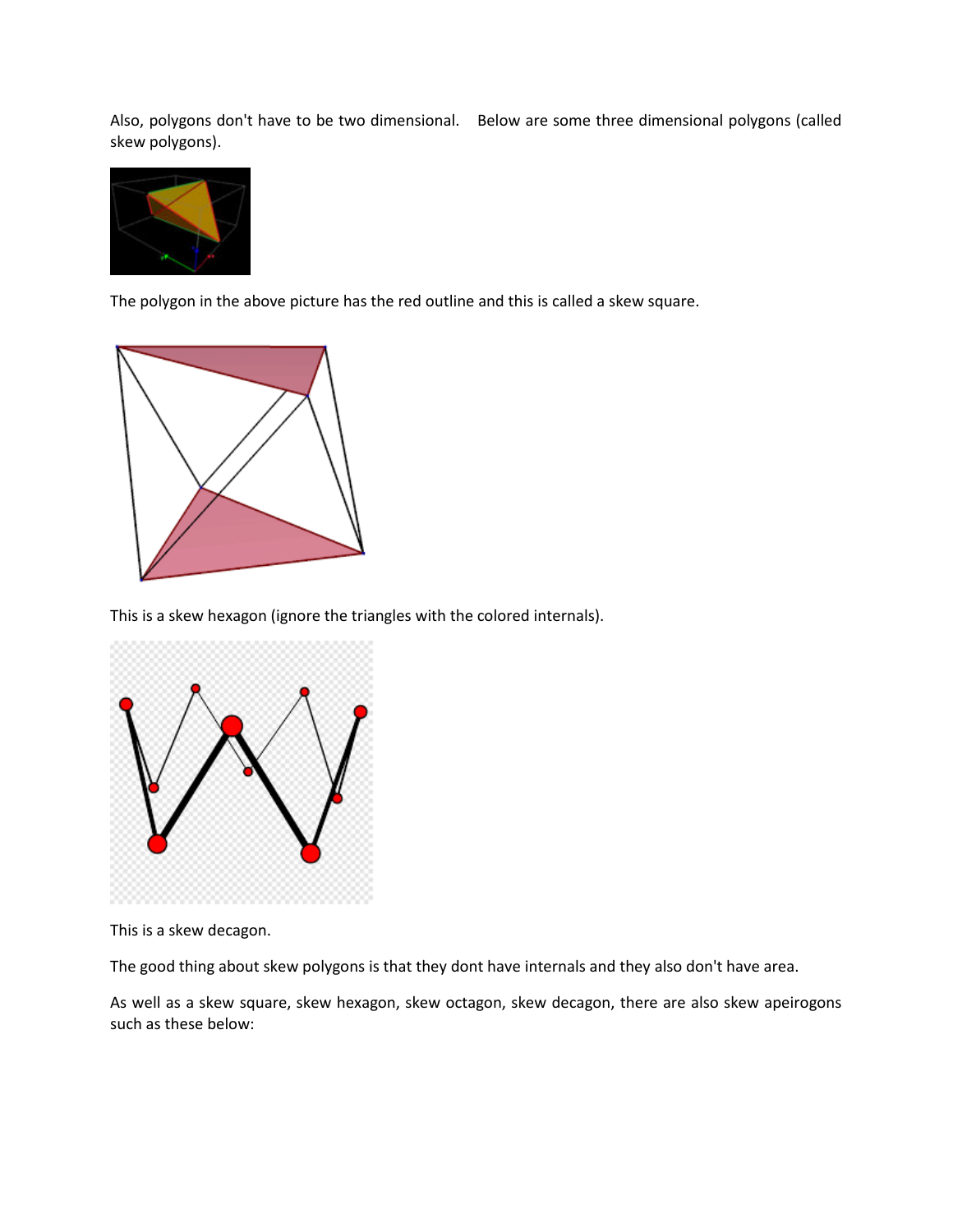

This is called a zig-zag.

There are also helical regular polygons (which are regular polygons shaped like helices). They have infinitely many sides so they are also apeirogons.

This shape below is called a triangular helix.



This shape is a square helix.



and so on.

Now, I can talk about polyhedra.

I assume that you will already know what a polyhedron is.

My definition of a regular polyhedron is a polyhedron that is vertex transitive,edge transitive and face transitive.

Face transitivity is like edge transitivity but with the faces on a polyhedron. If you look up regular polyhedra on YouTube, you will mostly find videos proving why there are only five regular polyhedra. I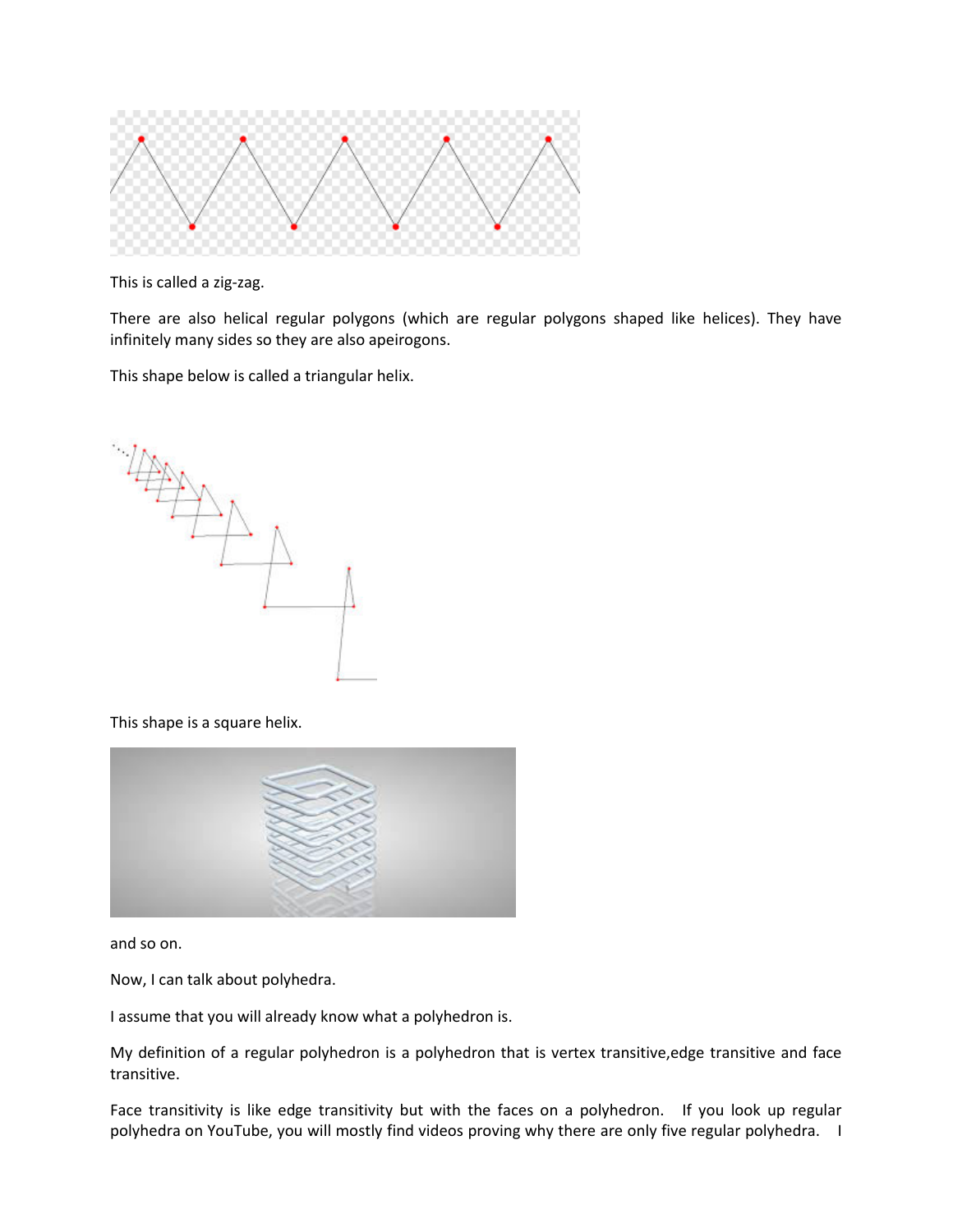advise you to watch one of those videos before reading this. Below is what they call the five regular polyhedra.



But they assume that a regular polyhedron can't have infinitely many sides. If you are smart and believe that polyhedra CAN have infinitely many sides, then you will also have these shapes below.

## *The triangular tiling*



*The square tiling*



*The hexagonal tiling*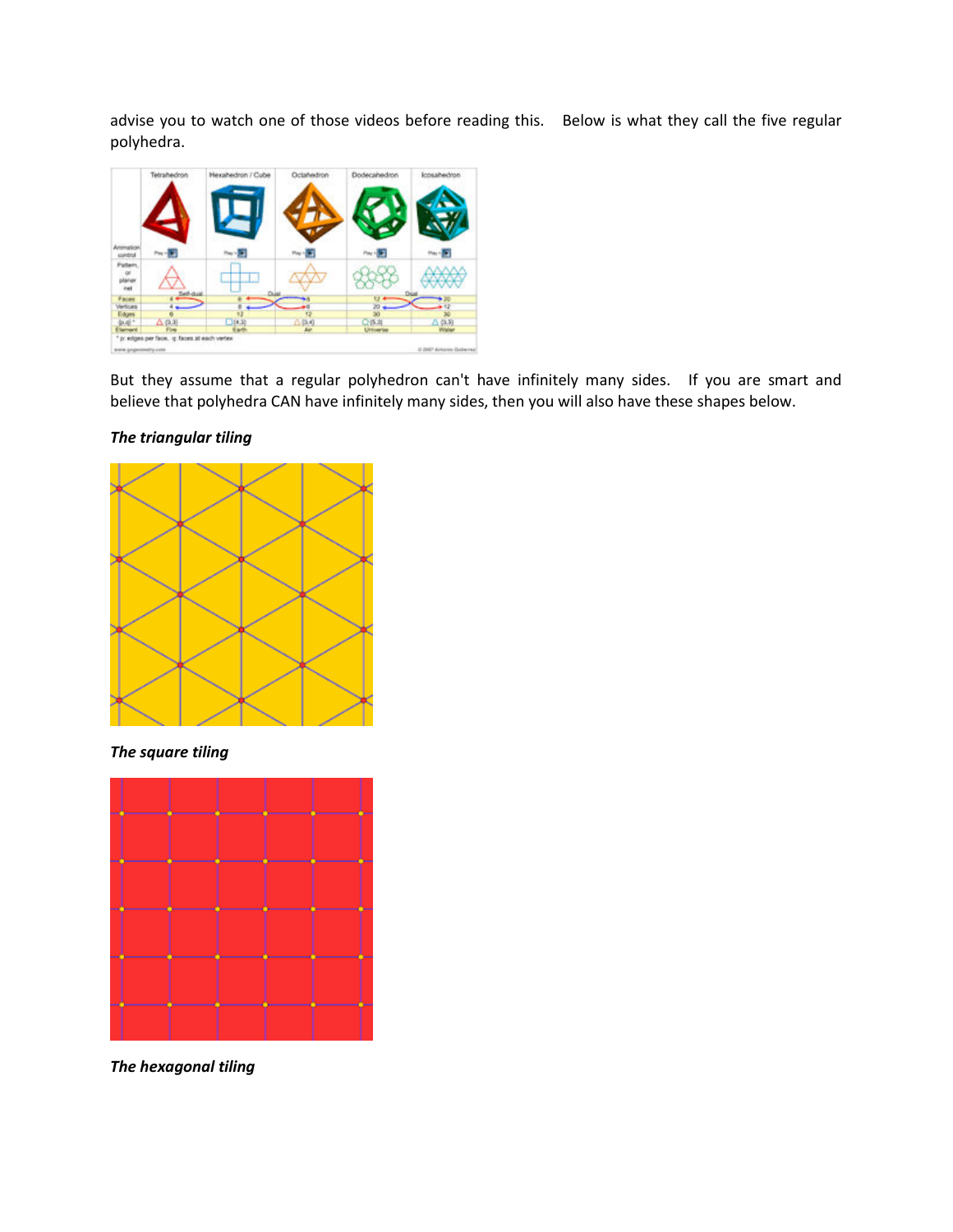

*The mucube (this pattern continues on forever)*



*The muoctahedron (this pattern continues on forever)*



*The mutetrahedron (this pattern continues on forever)*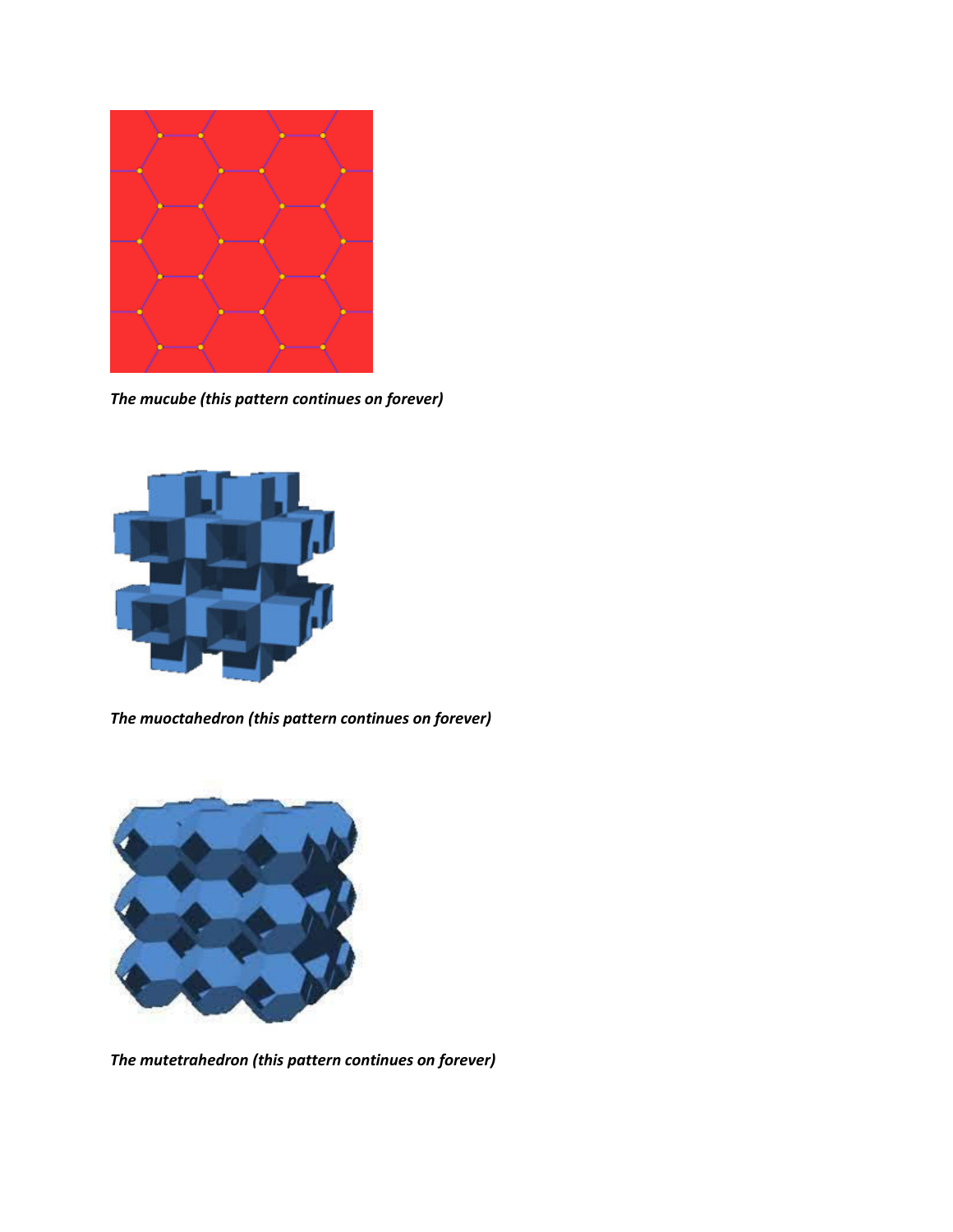![](_page_6_Picture_0.jpeg)

Also, if you allow skew polygons as faces, you will also have these shapes.

This is the petrial of the tetrahedron. It looks like a tetrahedron, but its faces are actually skew polygons, which are highlighted in the different colours to distinguish them. The petrial of a polyhedron has the edge arrangement of that polyhedron, but its faces are skew polygons which zig-zag around the middle of a shape.

![](_page_6_Figure_3.jpeg)

*The petrial cube with numbered vertices.*

![](_page_6_Figure_5.jpeg)

*The petrial octahedron*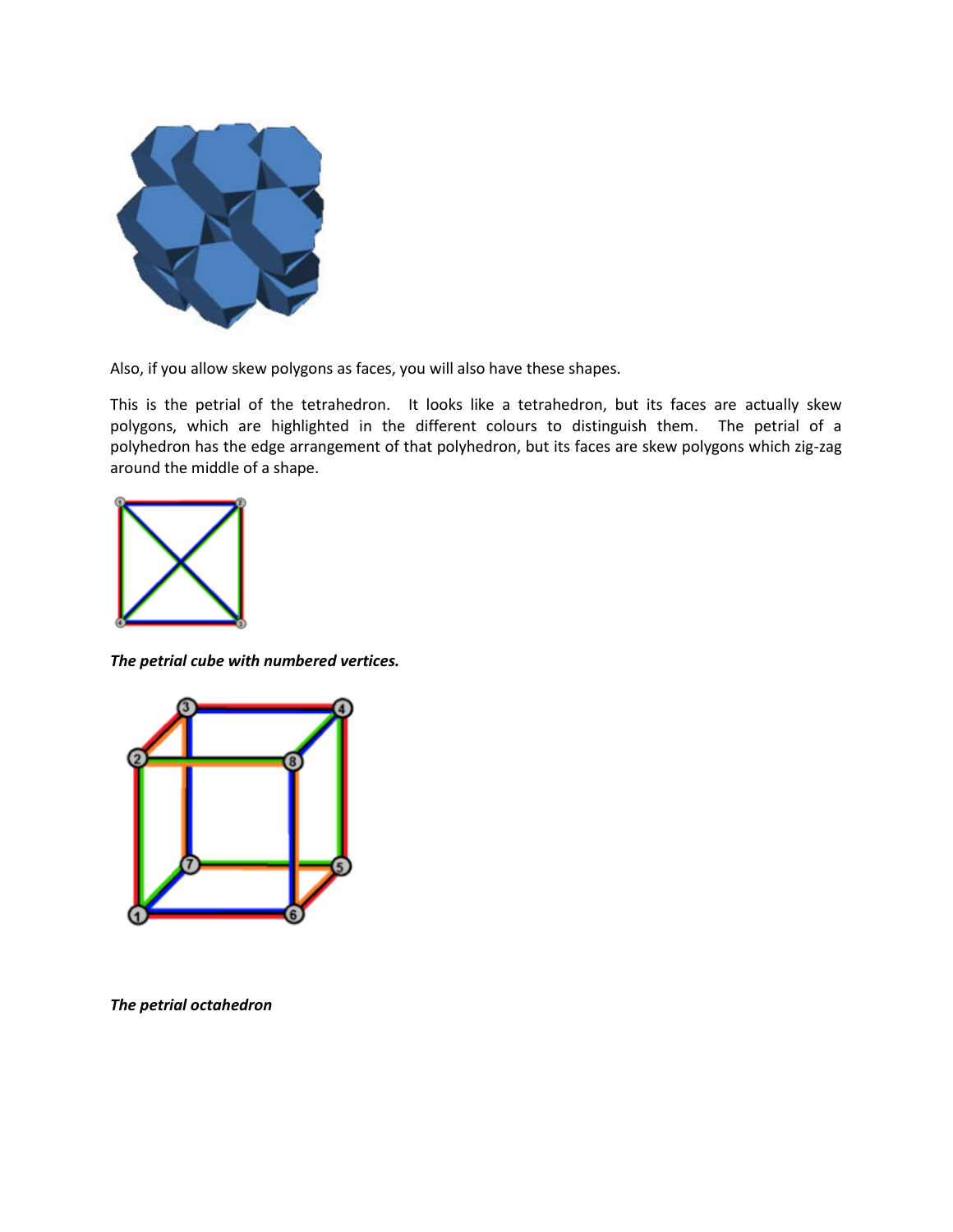![](_page_7_Picture_0.jpeg)

*The petrial dodecahedron*

![](_page_7_Picture_2.jpeg)

*The petrial icosahedron*

![](_page_7_Picture_4.jpeg)

There are petrials of every polyhedron that I have mentioned in this essay and I don't have enough space to list them all. I have listed for you the petrials of the five platonic solids.

If you allow the star polyhedra such as pentagrams, you also have these beautiful shapes called the Kepler-Poinsot polyhedra.

# *Great docdecahedron (made out of paper)*

It has pentagonal faces that intersect eachother.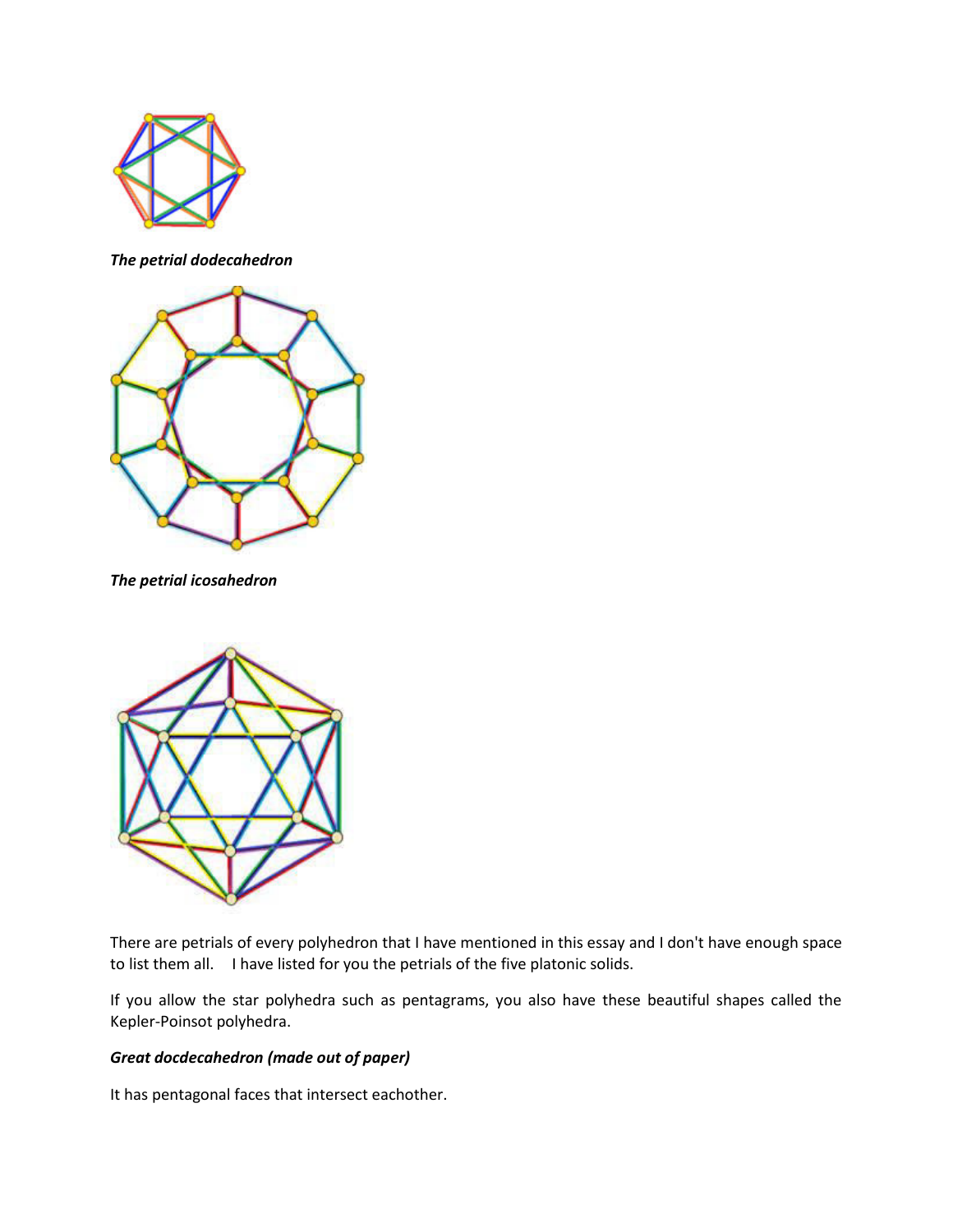![](_page_8_Picture_0.jpeg)

# *Small stellated dodecahedron (made out of paper)*

It has pentagramic faces (five to a vertex).

![](_page_8_Picture_3.jpeg)

*Great stellated dodecahedron (made out of paper - of course!)* 

It has pentagramal faces (three to a vertex).

![](_page_8_Picture_6.jpeg)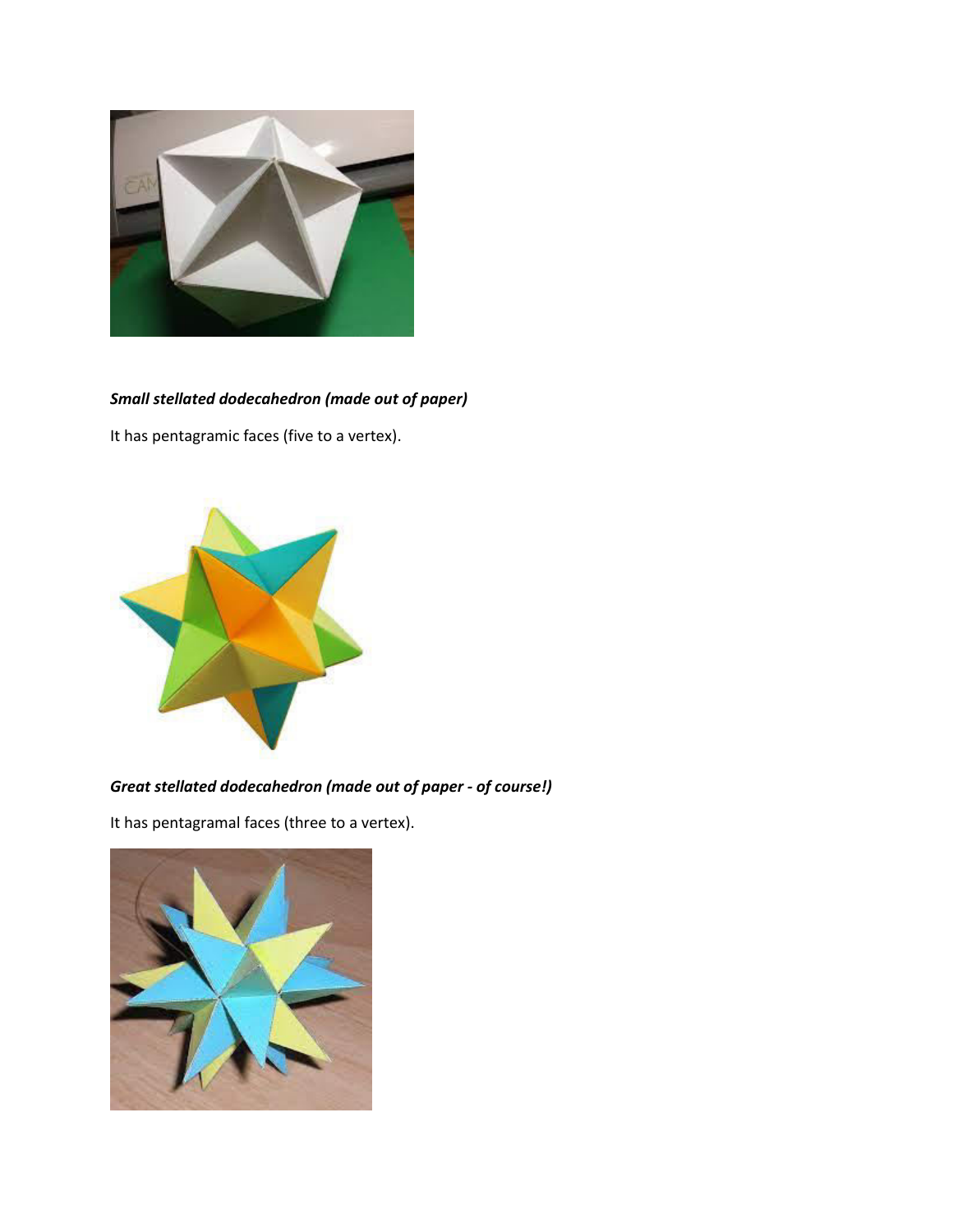### *Great Icosahedran (you know what I'm going to say....made out of paper)*

It has triangular faces and they intersect eachother.

![](_page_9_Picture_2.jpeg)

Now we will move on to higher dimensional polyhedra.

#### *Toroidal regular polyhedra*

This is the fundamental polygon of a torus.

![](_page_9_Figure_6.jpeg)

If you glue the sides together so that the colours and the arrows match, you will get a torus. If you do this with paper however, because of the difference in curvature between a piece of paper and a torus, when you try this with paper, the paper will just crinkle up.

Imagine tiling the square with squares (you can also use a rectangle as the fundamental polygon of a torus), then do the glueing. You might think that this will create a new regular polyhedron, but in three dimensions it's not possible to keep all the distances the same, however in higher dimensional space it IS possible to make a torus while preserving all the squares, which is why the title of this essay says higher dimensional space. You can also tile the higher dimensional torus with triangles or hexagons and you have more regular polyhedra. When you include these toroidal polyhedra, you have infinitely many regular polyhedra, because you can tile the rectangle with any number of squares you want as long as the number of squares is bigger than a certain number that I haven't calculated yet.

You can also do the same thing with the fundamental polygon of a klein bottle (picture below), and end up with klein bottle polyhedra.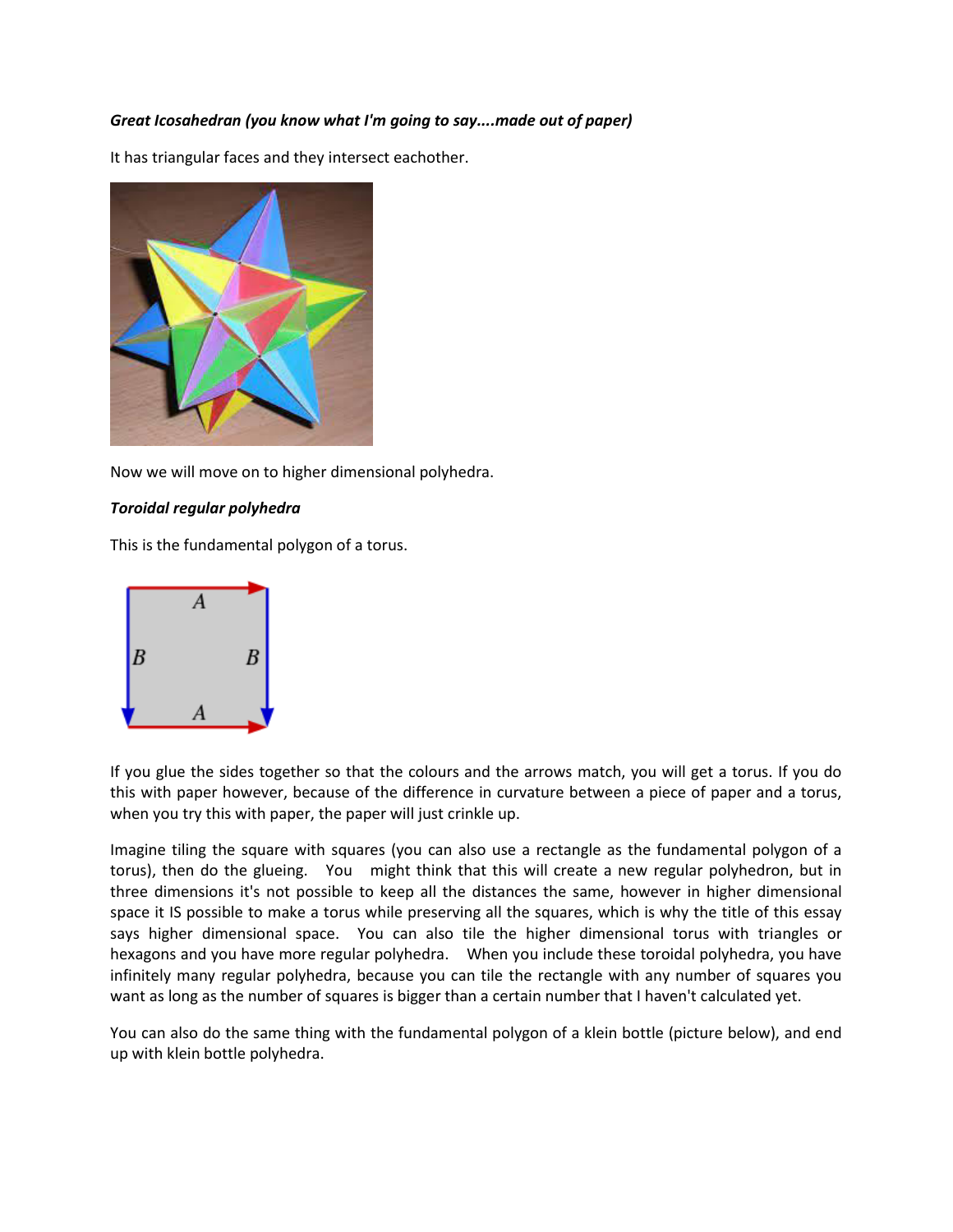![](_page_10_Figure_0.jpeg)

Or do it with the fundamental polygon of a real projective plane (picture below).

![](_page_10_Figure_2.jpeg)

Now, I will talk about some regular polyhedra in 3D space, that don't have names, but YouTuber Jan Misali came up with names for them which I will use.

If you take a square tiling, turn all the squares into square helices (some clockwise and some anti-clockwise in a symmetrical way) and keep them connected, you have a helical square tiling. If you take a triangular tiling, turn all the triangles into triangular helices (clockwise and anti-clockwise in a symmetrical way) and keep those connected, you have the helical triangular tiling and it is the same thing with the hexagonal tiling. You can take the regular tilings as well as their petrials and raise some of the vertices higher than the others and you get the blended square tiling. If you do the same thing with the triangular tiling, you get the blended triangular tiling. Do the same thing with the hexagonal tiling and you get the blended hexagonal tiling. It is the same thing with their petrials.

I would just like to mention another operation that you can do to shapes that you may have already heard of called the dual. For example, the dual of the cube is the octahedron because if you take a cube and place in the middle of every face a vertex and if two faces of the cube are connected by an edge, then connect the corresponding vertices by an edge. Keep doing that as much as you can, then remove the cube - the shape you end up with is the dual of the cube. I know this is a bit complicated it is only so because I can't use animation. If I could use animation to show you, it would be much simpler to explain.

Every polygon and polyhedron has a dual. The tetrahedron and some other shapes are self-dual,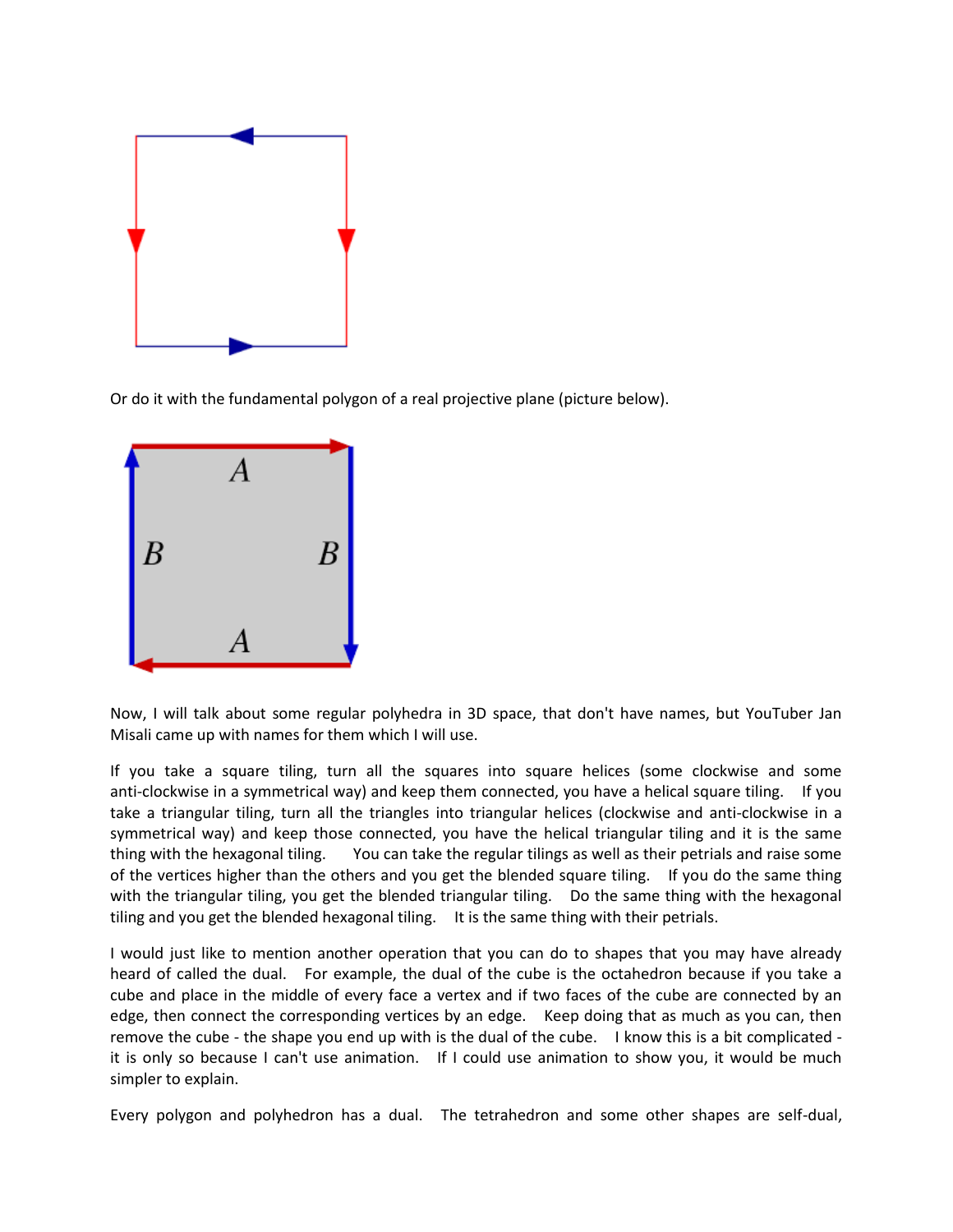meaning that they are their own dual.

 If you take a mucube, make diagonal cuts on its faces, one cut per face and do it in a symmetrical way where there are six edges to a vertex, keep all the cut lines and remove the original mucube, you end up with a halved mucube. The halved mucube has hexagonal faces. It also has a petrial. The petrial halved mucube has a dual.

If you take a muoctahedron, remove half of the vertices from each hexagon and then look at it closely you will see some infinite stacks of triangles. Turn each stack of triangles into a triangular helix - you now have a skew muoctahedron.

Remember the platonic solids with triangular faces - icosahedron (five triangles to a vertex), octahedron (four triangles to a vertex), tetrahedron (three triangles to a vertex)...what comes next? Well, it should be a shape with two triangles around each vertex. This results in two triangles stuck back to back - it is called a triangular dihedron. If you do the same thing with squares, you get a square dihedron and you can probably guess what it's called when you do the same thing with pentagons - a pentagonal dihedron. A dihedron is a polyhedron with two faces. Below are some pictures of spherical (rounded) dihedra.

#### *The Triangular Dihedron*

![](_page_11_Figure_5.jpeg)

*The Square Dihedron*

![](_page_11_Figure_7.jpeg)

#### *Pentagonal Dihedron*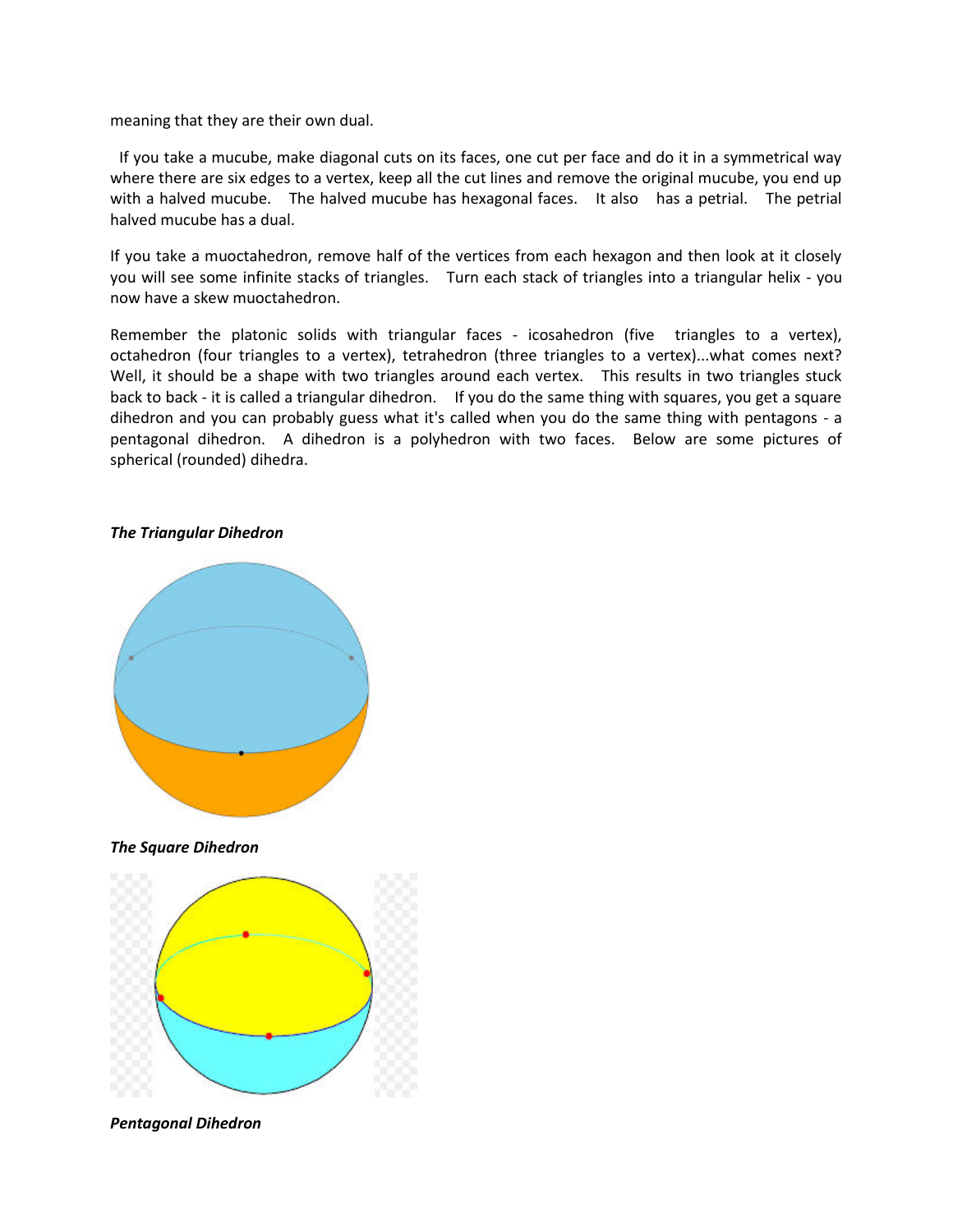![](_page_12_Picture_0.jpeg)

and so on...

There is also an apeirogonal dihedron. It is also a tiling of the plane. (picture below)

![](_page_12_Picture_3.jpeg)

The dihedra have duals called hosohedra. Below are some pictures of spherical (rounded) hosohedra.

## *The Triangular Hosohedron (the triangular dihedrons dual)*

![](_page_12_Figure_6.jpeg)

It has digonal faces (three to a vertex).

I could not find a picture of the square hosahedron (the square dihedrons dual).

*The Pentagonal Hosohedron (the pentagonal dihedrons dual)*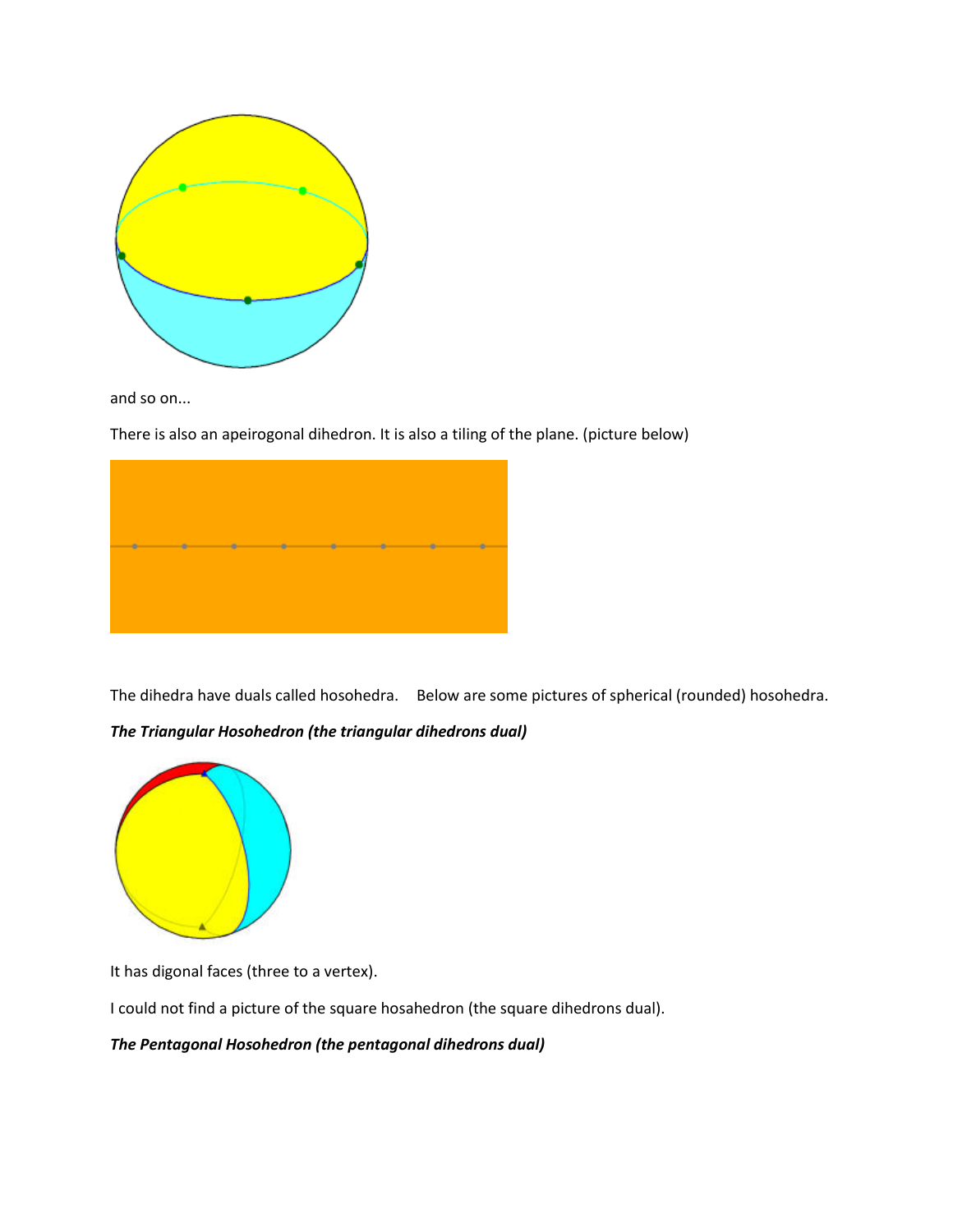![](_page_13_Figure_0.jpeg)

and so on...

There is also a digonal dihedron, which is self-dual, and so it is also the digonal hosohedron. Below is a spherical (rounded) digonal dihedron.

![](_page_13_Figure_3.jpeg)

There is also an apeirogonal hosohedron (the apeirogonal dihedrons dual) - picture below.

![](_page_13_Figure_5.jpeg)

It is also a tiling of the plane. The vertices are at infinity.

Now I will mention some more higher dimensional regular polyhedra.

Remember the fundamental polygon for a torus? - there is a three-dimensional equivalent of that. If